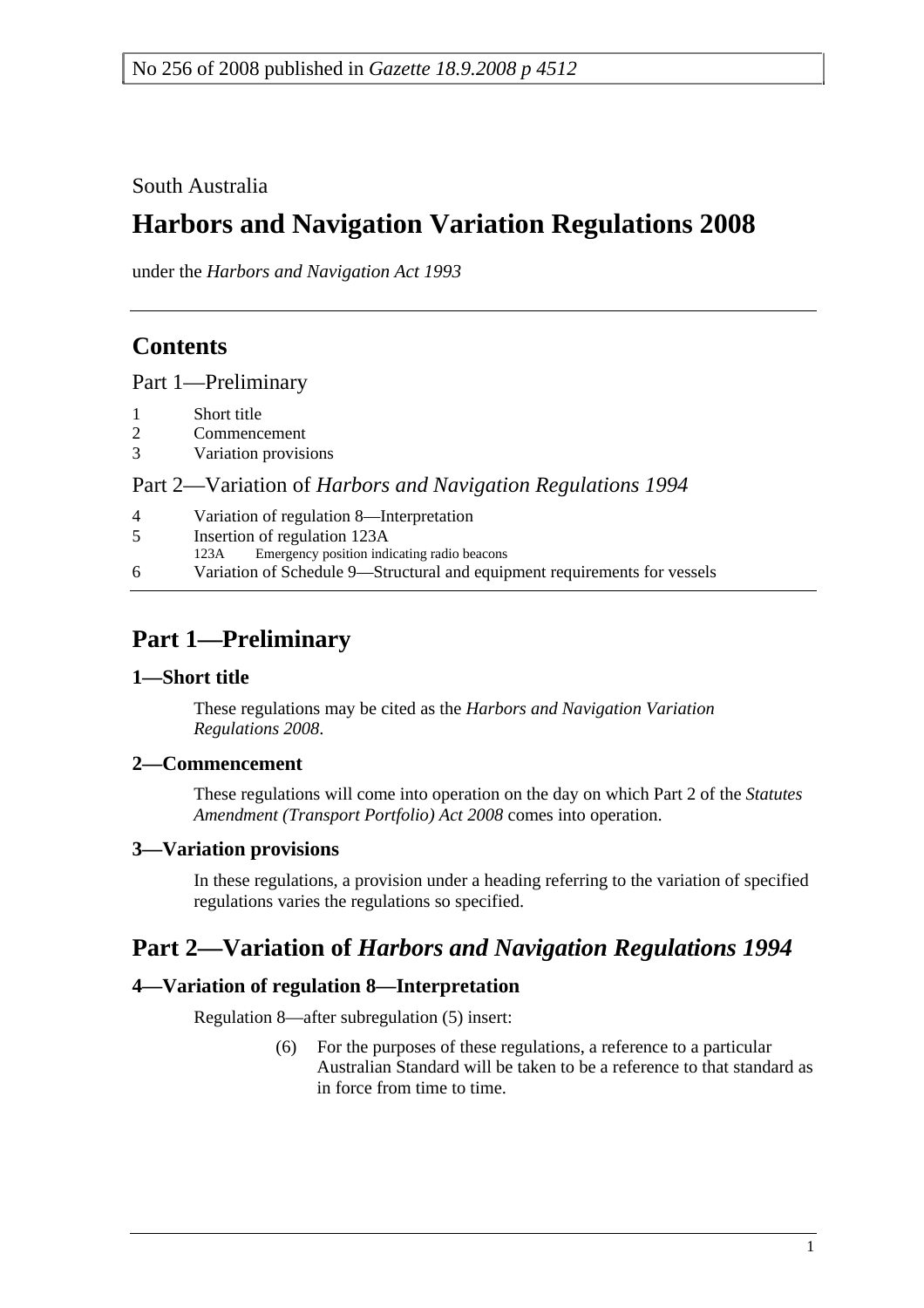# **5—Insertion of regulation 123A**

After regulation 123 insert:

### **123A—Emergency position indicating radio beacons**

- (1) For the purposes of section 65A(1) of the Act, the following classes of vessels are specified:
	- (a) commercial vessels of Classes 1A, 1B, 1C, 2A, 2B, 2C, 3A, 3B and 3C being operated more than 3 nautical miles from a coast;
	- (b) all other vessels being operated in unprotected waters—
		- (i) more than 5 nautical miles seaward of the low water mark in the waters of Spencer Gulf or Gulf St. Vincent (as defined in subregulation (3)); or
		- (ii) more than 3 nautical miles seaward of the low water mark in the waters of any other area except Lakes Alexandrina and Albert.
- (2) For the purposes of section  $65A(1)$  of the Act, the following requirements relating to emergency position indicating radio beacons are specified:
	- (a) the beacon must be capable of transmitting on a frequency of 406 megahertz;
	- (b) the beacon must comply with *AS/NZS 4280.1:2003:406 MHz satellite distress beacons - Marine emergency position-indicating radio beacons (EPIRBs)*;
	- (c) the beacon must be currently registered with the Australian Maritime Safety Authority;

**Note—** 

The procedures for obtaining and renewing registration of EPIRBs as required by this regulation are set out by the Australian Maritime Safety Authority.

- (d) the beacon must be suitably located and secured on the relevant vessel having regard to the need for access to the beacon and the need to protect the beacon from accidental damage or loss;
- (e) the beacon must be maintained in good working order.
- (3) In this clause—

*coast* means—

- (a) the coast of the mainland; and
- (b) the coast of Kangaroo Island;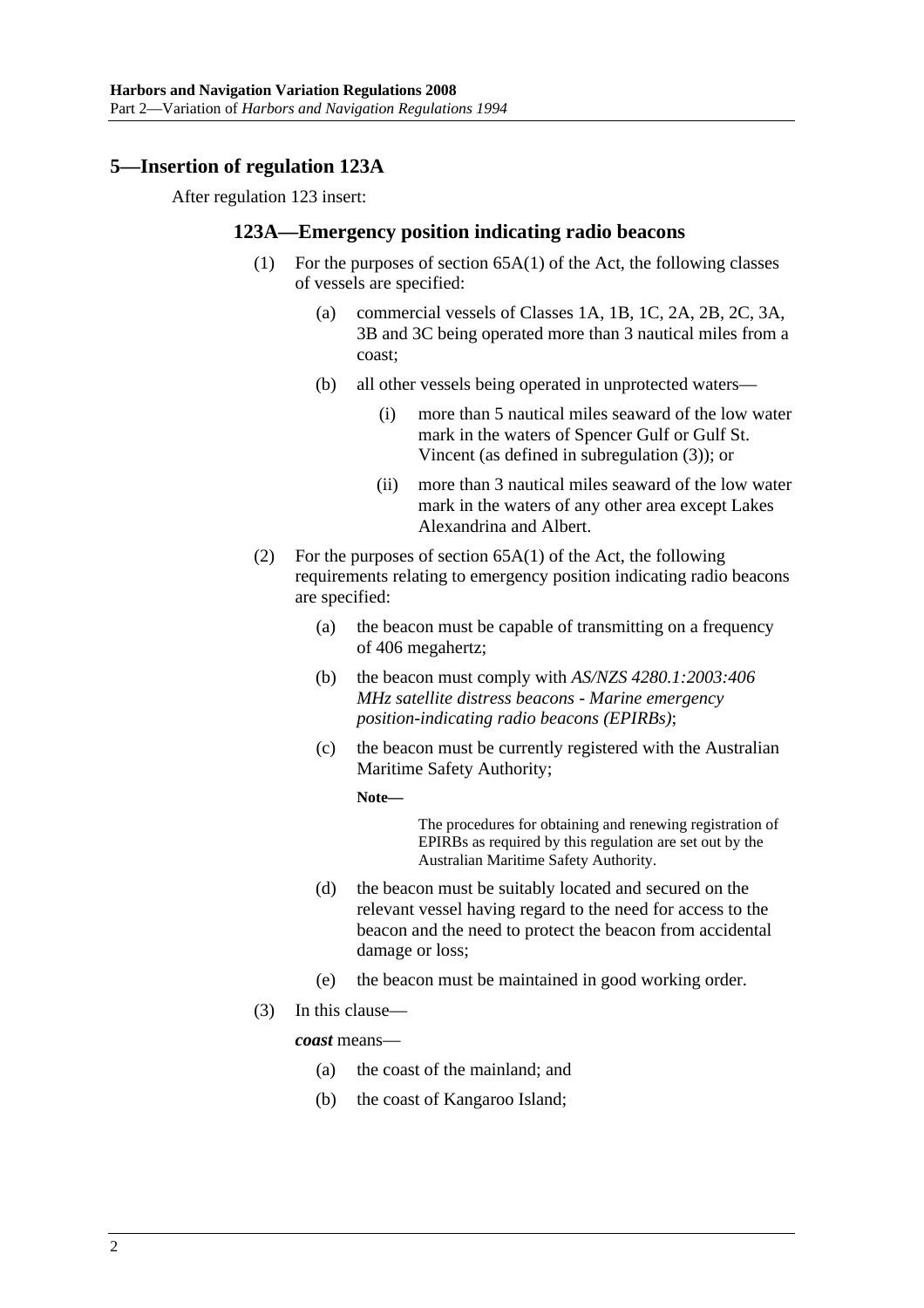*the waters of Spencer Gulf or Gulf St. Vincent* means—

- (a) for Spencer Gulf—the waters in that gulf north of a line drawn from Cape Catastrophe on Eyre Peninsula to Waterhouse Point on Thistle Island and then to Corny Point on Yorke Peninsula (see following map);
- (b) for Gulf St. Vincent—the waters in that gulf north of a line drawn from Troubridge Point on Yorke Peninsula to Rapid Head on Fleurieu Peninsula (see following map).

#### **Note—**

The following map is provided for convenience of reference only.



### **Waters of Spencer Gulf and Gulf St. Vincent**

# **6—Variation of Schedule 9—Structural and equipment requirements for vessels**

- (1) Schedule 9 clause  $6(1)(c)(xi)$ —delete subparagraph (xi) and substitute:
	- (xi) while the vessel is operated more than 5 nautical miles seaward of low water mark in the waters of Spencer Gulf or Gulf St. Vincent (as defined in subclause (4)), or more than 3 nautical miles seaward of low water mark in the waters of any other area except Lakes Alexandrina and Albert (in addition to any other equipment required under this paragraph)—1 V distress sheet;